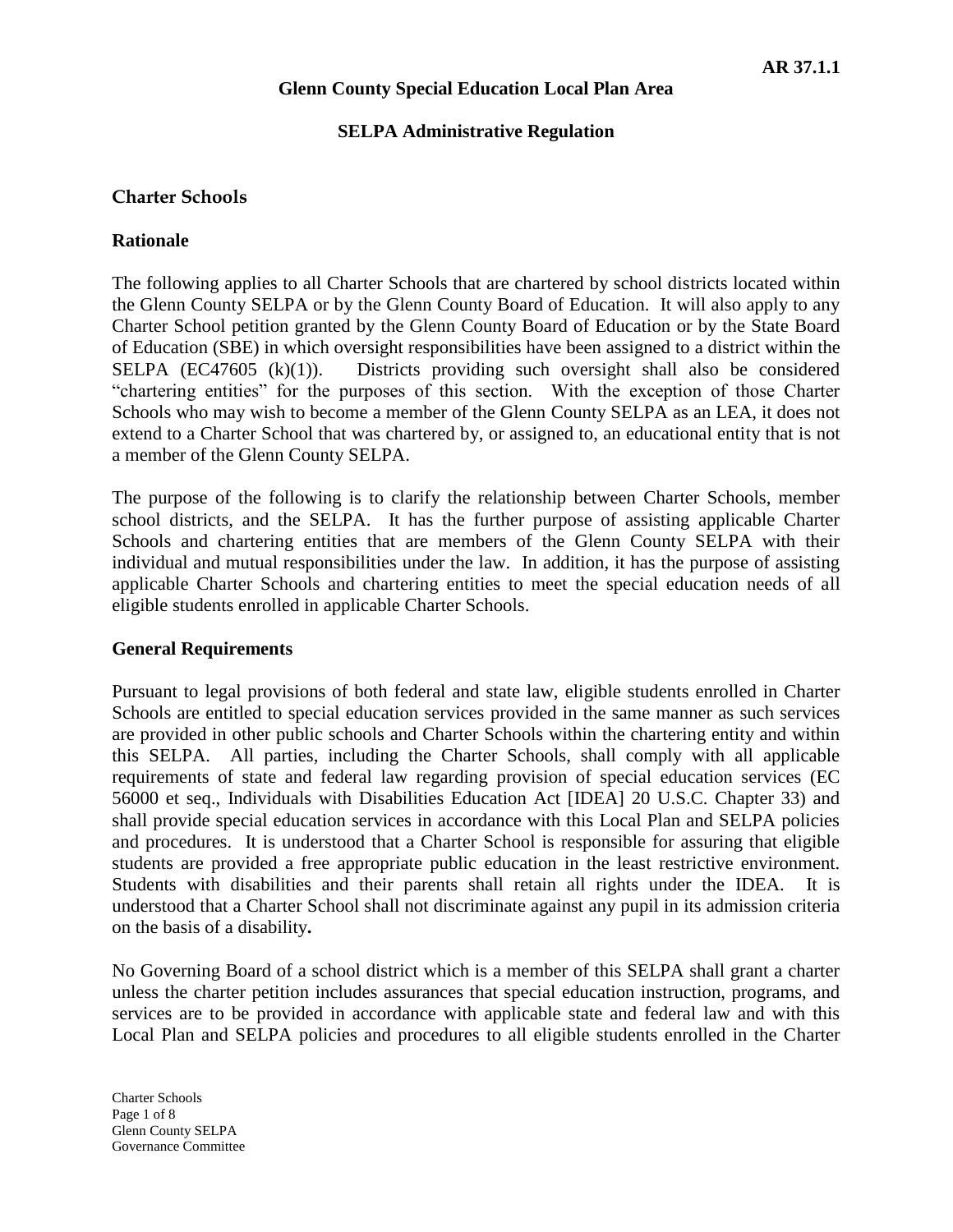#### **SELPA Administrative Regulation**

School. The governing board may seek the advice and counsel of the SELPA Director to assist it in making such determinations.

The California Education Code allows a Charter School to either be deemed an LEA and receive direct funding or continue to be categorized as a Public School within a district. All approved Charter Schools will be deemed public schools within a district unless the Charter School meets the same application requirements and criteria as any other LEA wishing to join this SELPA and, as a result, the SELPA Governance Committee has deemed the Charter School an LEA member. If the approval of a charter requires a change to the SELPA's allocation methodology, such change will be adopted pursuant to the SELPA's policy-making process.

Funding for special education services, participation in the governance structure and responsibility for provision of services shall be based on the following: 1) whether the Charter School is approved as a Local Education Agency (LEA) or is deemed to be a public school within the LEA that granted the charter and is sponsoring the Charter School, and 2) the agreement or memorandum of understanding (MOU) between the Charter School and the sponsoring LEA.

Charter Schools and sponsoring LEAs must delineate in the charter and the agreement, or the MOU, the entity responsible for providing special education instruction and services. These documents should clarify the roles and responsibilities of each party with regard to IEP meetings, authorization of services, implementation of due process rights and legal representation. These documents must also reference any anticipated transfer of special education funds between the granting or sponsoring entity and the Charter School, if any, and any provision for sharing costs, deficits, and/or proration factors in funding.

The Charter School must agree to recognize its responsibility to deliver services to any eligible student enrolled in the Charter School and shall not seek assistance, reimbursement, or any other type of responsibility from the school district where the child actually resides unless otherwise provided by law. The Charter School, however, may enter into an agreement with the LEA in which a student actually resides, or any other LEA, through which the Charter School agrees to pay the LEA, from its own resources, to provide special education services to a student enrolled in the Charter School.

The Charter School should also acknowledge that it will be deemed a public school within the chartering or sponsoring entity, unless it applies to the SELPA and is accepted as an LEA for special education purposes. The Charter School is deemed a public school when first granted a charter and cannot be deemed a LEA in this SELPA until the Charter School has complied with all procedures outlined in this policy.

Charter Schools Page 2 of 8 Glenn County SELPA Governance Committee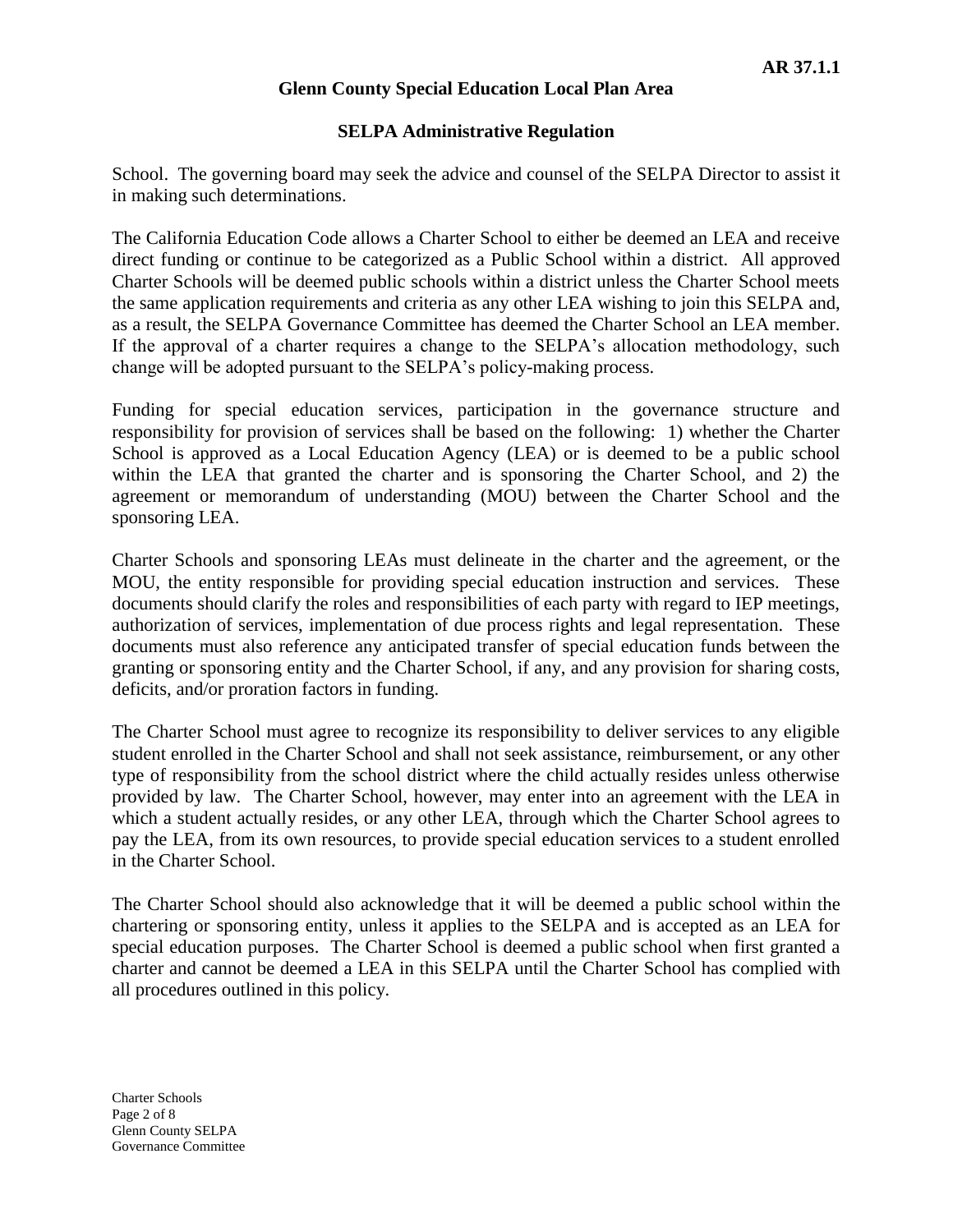### **SELPA Administrative Regulation**

#### **SELPA Involvement with Approval and Renewal of Charters**

Prior to the approval of a new charter or the renewal of an existing charter, the Charter School petitioner(s) are required to consult with both the superintendent or designee of the chartering or sponsoring entity and the SELPA Director in order to ensure an awareness and understanding of district and SELPA policies, procedures, guidelines, and timelines as they relate to the provision of special education instruction and services. The superintendent or designee of the chartering entity shall consult with the SELPA Director regarding the provision of special education services to students enrolled by the Charter School. The petitioner must provide adequate assurances in the charter and any agreement or MOU that all students with disabilities enrolled in the Charter School will be identified, assessed, and, if eligible, receive appropriate special education instruction and services in accordance with applicable state and federal law and the Glenn County SELPA Local Plan and its policies and procedures. The SELPA Director will be available to provide consultation on the potential impact and benefit that may be associated with granting the requested charter*.*

#### **Enrollment**

The charter shall provide that no student otherwise eligible to enroll in the Charter School will be denied nor discouraged from enrollment due to a disability or due to the Charter School's concerns about its ability to provide appropriate services. The petitioner must confirm in writing that they will not discriminate due to disability. An entity reviewing the petition for the establishment or renewal of a Charter School may not refuse to grant the petition solely because the Charter School might enroll students with disabilities who reside in a SELPA other than the one in which the entity is a member.

#### **Educational Program**

Each charter petition must contain a reasonably comprehensive description of the charter school's educational program, as it relates to the provision of special education services, including the following:

- 1. Assurances that the Charter School will comply with all provisions of federal law and implementing regulations related to the rights of disabled students and their parents (20 U.S.C. Chapter 33, the Individuals with Disabilities Education Act (IDEA);
- 2. Assurances that the Charter School will adhere to the policies, procedures, and requirements of the Glenn County SELPA Local Plan and its policies and procedures;
- 3. A description of the means by which the Charter School intends to serve students with disabilities, including identifying the specialized instruction and services available at the Charter School. This will also include a specific reference as to whether the Charter School intends to be deemed an LEA or operate as a public school for the provision of special education services;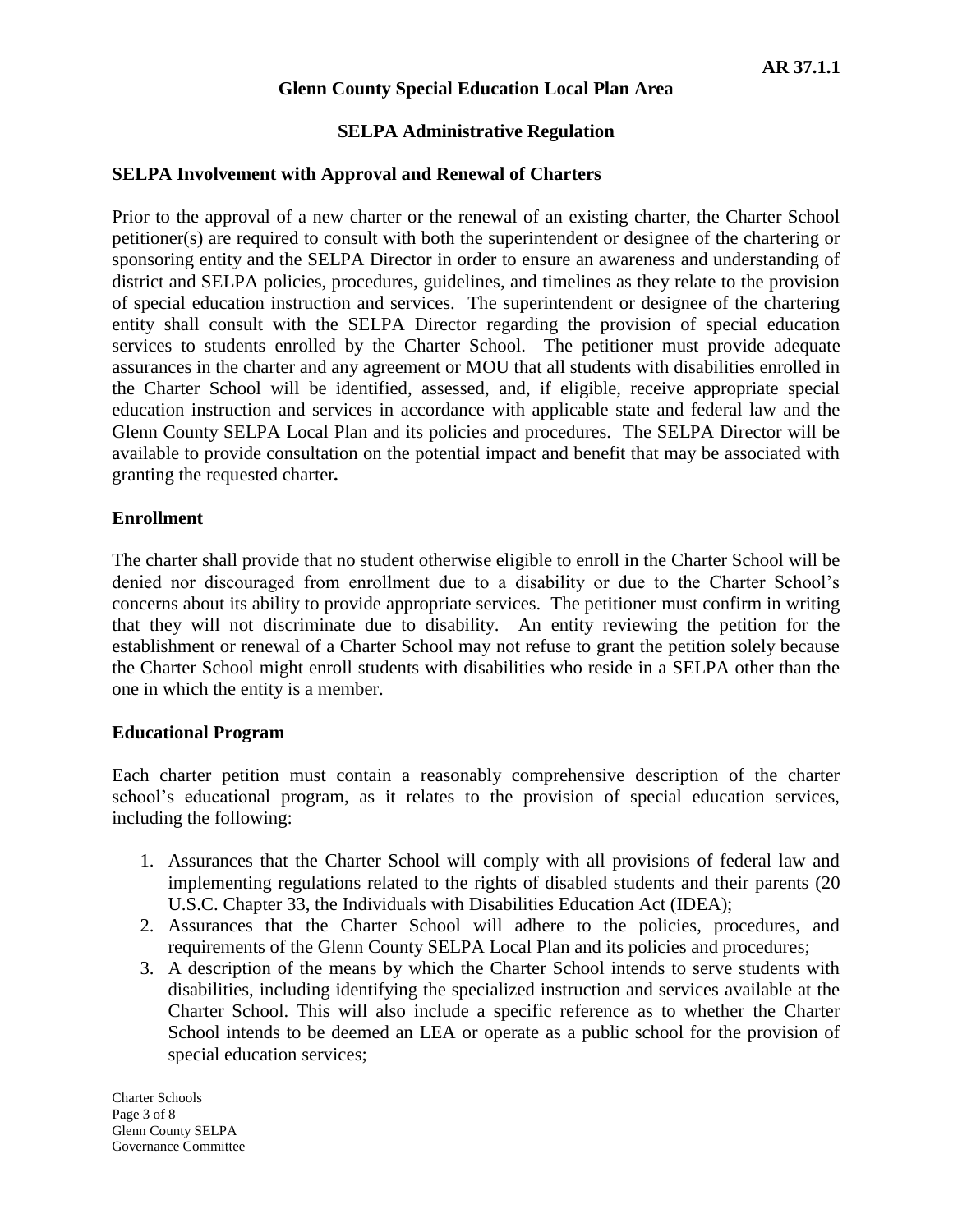## **SELPA Administrative Regulation**

- 4. The procedures for ensuring that students are referred, assessed, identified, and served in a timely manner;
- 5. Assurances that staff members providing special education services are appropriately credentialed;
- 6. Assurances that the facilities used by the Charter School do not present physical barriers that would limit an eligible student's full participation in the educational and extracurricular program and affirms Charter School responsibilities under Section 504 of the Rehabilitation Act of 1973 (34 CFR 104) hereinafter, "504."
- 7. Assurances that the Charter School will follow all federal laws regarding discipline and change of placement and that its disenrollment, suspension, and expulsion policies and procedures shall ensure that the protections of applicable federal and state law are afforded to eligible students and students entitled to 504 protections; and,
- 8. Dispute resolution procedures that will apply to any disputes between educational entities, including the SELPA, regarding the provision of special education services in the Charter School.

## **Categories of Charter Schools**

For the purposes of provision of special education instruction and services, Charter Schools may be deemed either a public school within the chartering district or entity or a separate Local Education Agency (LEA) that receives special education funds/services and provides services independent of the chartering entity. It is understood that this status is separate and apart from the actual legal status of the Charter School as provided in Education Code section 47604. All approved Charter Schools will be deemed public schools within the chartering entity until the Charter School has been deemed an LEA following this policy.

## **A. Public School within a School District or GCOE**

As set forth in the Education Code and pursuant to federal law, Charter Schools that are deemed to be public schools within the chartering entity will participate in state and federal funding in the same manner as other schools within the chartering entity.

The chartering entity will be responsible for ensuring that all students with disabilities enrolled in the Charter School receive special education instruction and services in a manner that is consistent with all applicable provisions of federal law and Glenn County SELPA policies and procedures. To that end, the chartering entity and the Charter School petitioner must clarify by way of the charter or MOU the responsibilities of each party for the actual delivery of special education services including referral, assessment, the implementation of procedural safeguards, and funding. The chartering entity and the Charter School will determine the policies and procedures necessary to ensure that the protections of special education law extend to students in the Charter School in the same manner as students in the regular public schools it operates.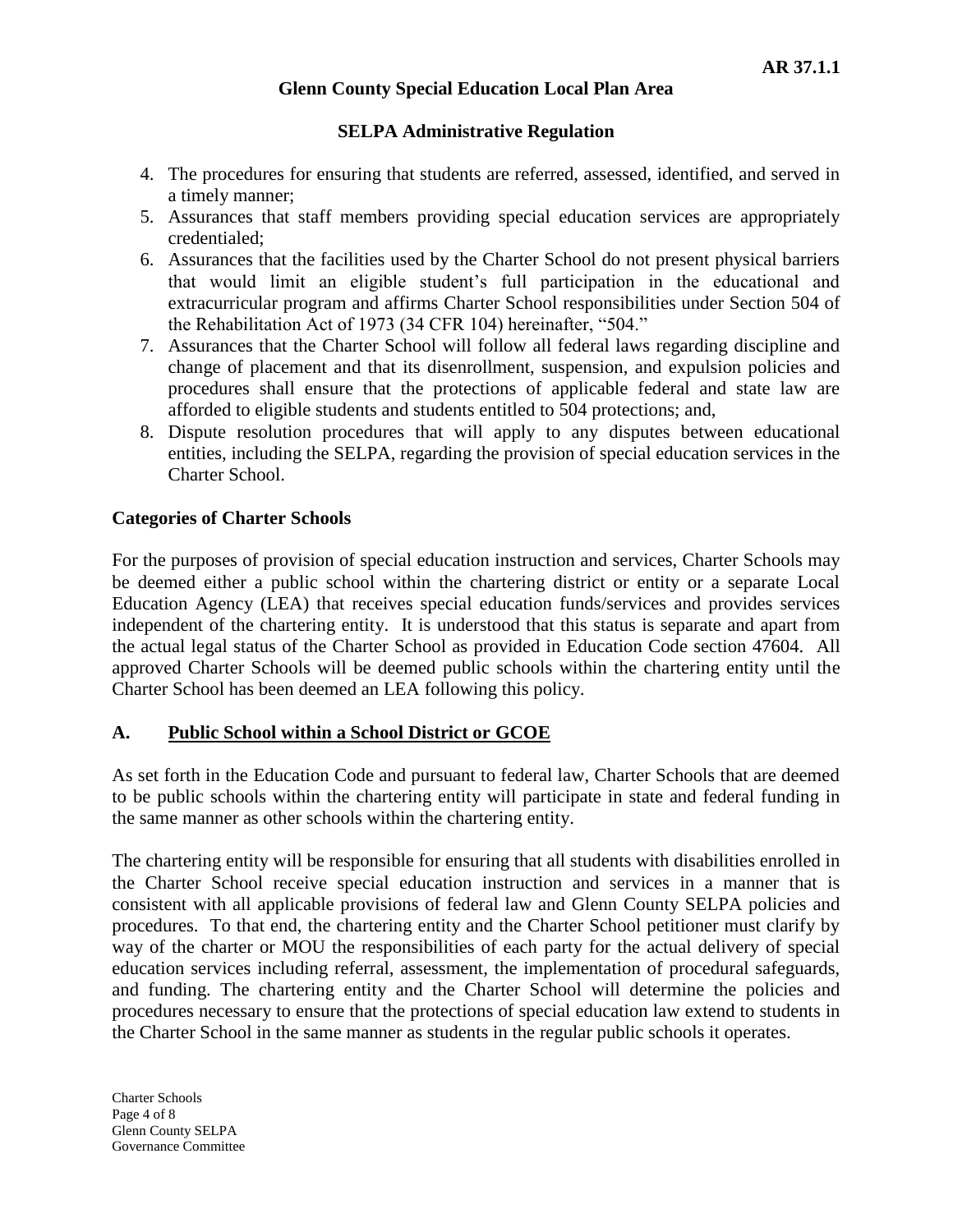## **SELPA Administrative Regulation**

The chartering entity will:

- Receive all applicable special education funds, as determined by the SELPA allocation methodology
- Represent the needs of Charter Schools in the SELPA governance structure, as it does for the other schools it operates
- Ensure that all eligible students are appropriately served
- Ensure that when an eligible student enrolled in the Charter School resides outside the boundaries of the chartering school district, the district in which the child resides will have no responsibility to provide services or pay excess costs unless they agree to provide necessary instruction and services pursuant to a contractual agreement with the Charter School or the chartering entity.

The charter or MOU will clarify the following:

- Procedures and designation of responsibilities for ensuring that all eligible students enrolled in the Charter School are appropriately referred, assessed, and served in a timely manner, regardless of their district of residence;
- Procedures and responsibility for procuring and funding appropriate special education instruction and services for enrolled eligible students, including those who do not reside within the geographic boundaries of the chartering entity;
- Procedures and responsibilities for procuring necessary special education services or contracts for services with public or private educational agencies;
- Responsibility for the costs of services which exceed funding;
- Responsibility, if any, for funding a fair share of excess costs incurred by the chartering entity associated with providing special education services to eligible students throughout the entity, including the administration of special education programs;
- Responsibility, if any, for funding a fair share of excess costs incurred by other SELPA members associated with providing special education services to eligible students SELPA-wide, including the administration of special education programs;
- Responsibility for costs related to legal fees and due process proceedings; and,
- Responsibility for administrative costs associated with the above.

A MOU or Business Services Agreement (BSA) must address the following items:

- How the district will assume responsibility for the provision of special education services for all eligible students enrolled in the Charter School
- an assurance that an eligible student enrolled in the Charter School will have access to special education services in the same manner as an eligible student enrolled in another public school in the district,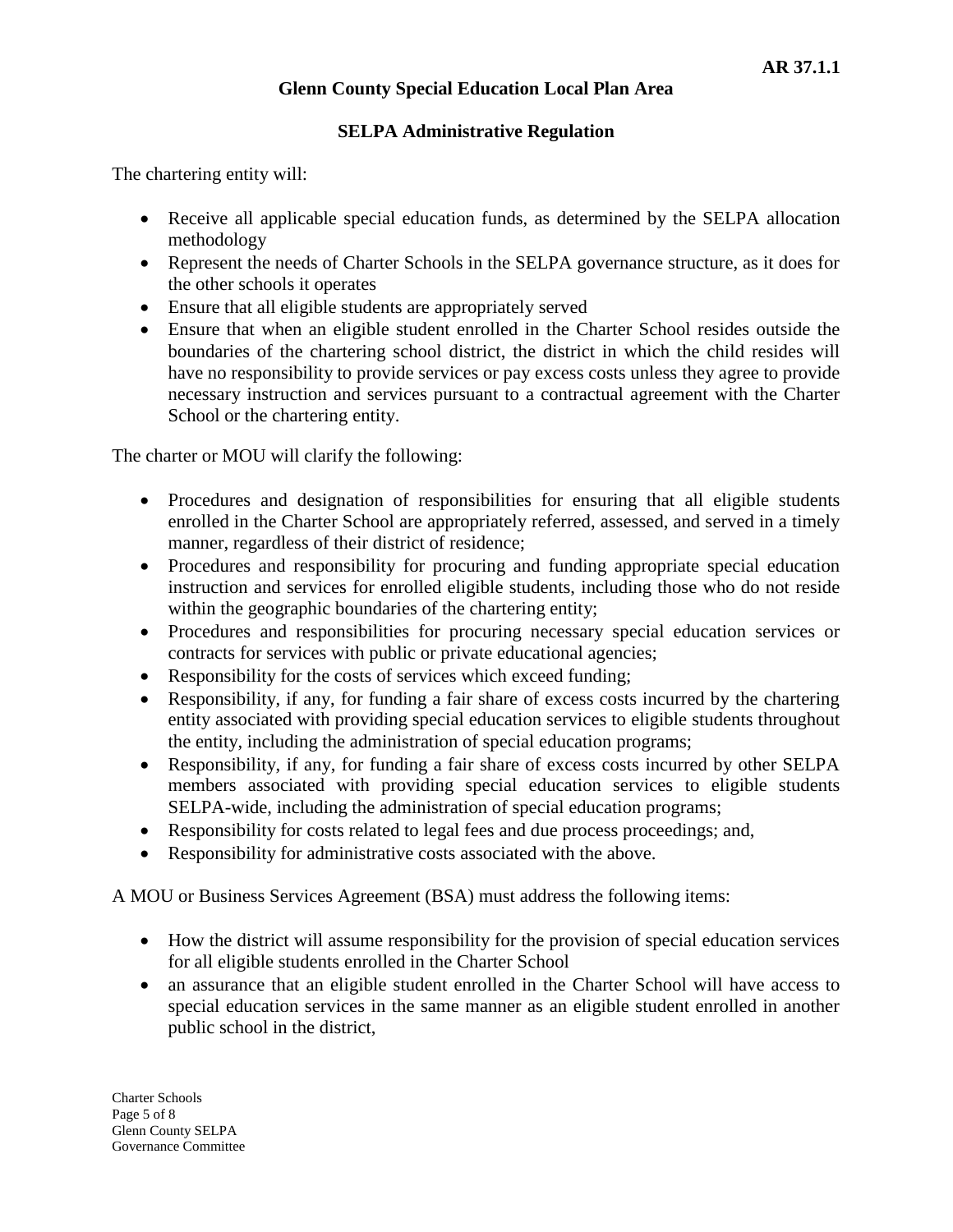## **SELPA Administrative Regulation**

- a description of what services will be provided, who will provide the services, and how and where the services will be provided,
- an assurance that the Charter School and its employees will work under the direction of the district and the guidance of the SELPA with regard to the delivery of special education services,
- If the Charter School will assume direct responsibility for the provision or procurement of special education services for eligible students enrolled in the Charter School, the MOU or BSA shall include a description of the distribution of the Charter School's equitable share of state and federal special education funding provided to the district based on the SELPA's allocation methodology. A description of what assistance, if any, is to be provided by the chartering entity; and,
- An agreement which clarifies what responsibility either party has to defend, indemnify, and hold harmless the other party and its employees against any liability arising from the acts or omissions of the Charter School and/or chartering entity, its agents or employees while performing services under the charter, a MOU, and/or a BSA.

# **B. Charter School as an LEA within the SELPA**

An existing charter school may apply to the SELPA's Governance Committee to become an LEA for the provision of special education services in the same manner that a school district from outside Glenn County may apply for membership. The charter school must demonstrate the program and fiscal capacity, infrastructure, and experience base critical for consideration as an LEA, which establish compliance with IDEA and implementing regulations.

Application must be made to the SELPA at least one year prior to the school year in which the Charter School anticipates operating as a LEA within the SELPA. The SELPA Governance Committee will make the final determination whether the Charter School has the capacity and intent to meet all requirements of operating as a LEA. The application process for a charter school will be the same as any other LEA wishing to be a member of the SELPA and is described in detail in the SELPA policy titled "SELPA Reorganization." Once granted LEA status, a Charter School will participate in the governance of the SELPA in the same manner as all other LEAs in the SELPA.

The applicant Charter School will be deemed an LEA if the SELPA Governance Committee determines that the Charter School has met all requirements as specified in this policy and the policy titled SELPA Reorganization and a revised Local Plan is approved by the County Superintendent, local school boards and the State Board of Education.

Once deemed an LEA, the Charter School shall be responsible for and entitled to the following as required of any LEA in the SELPA: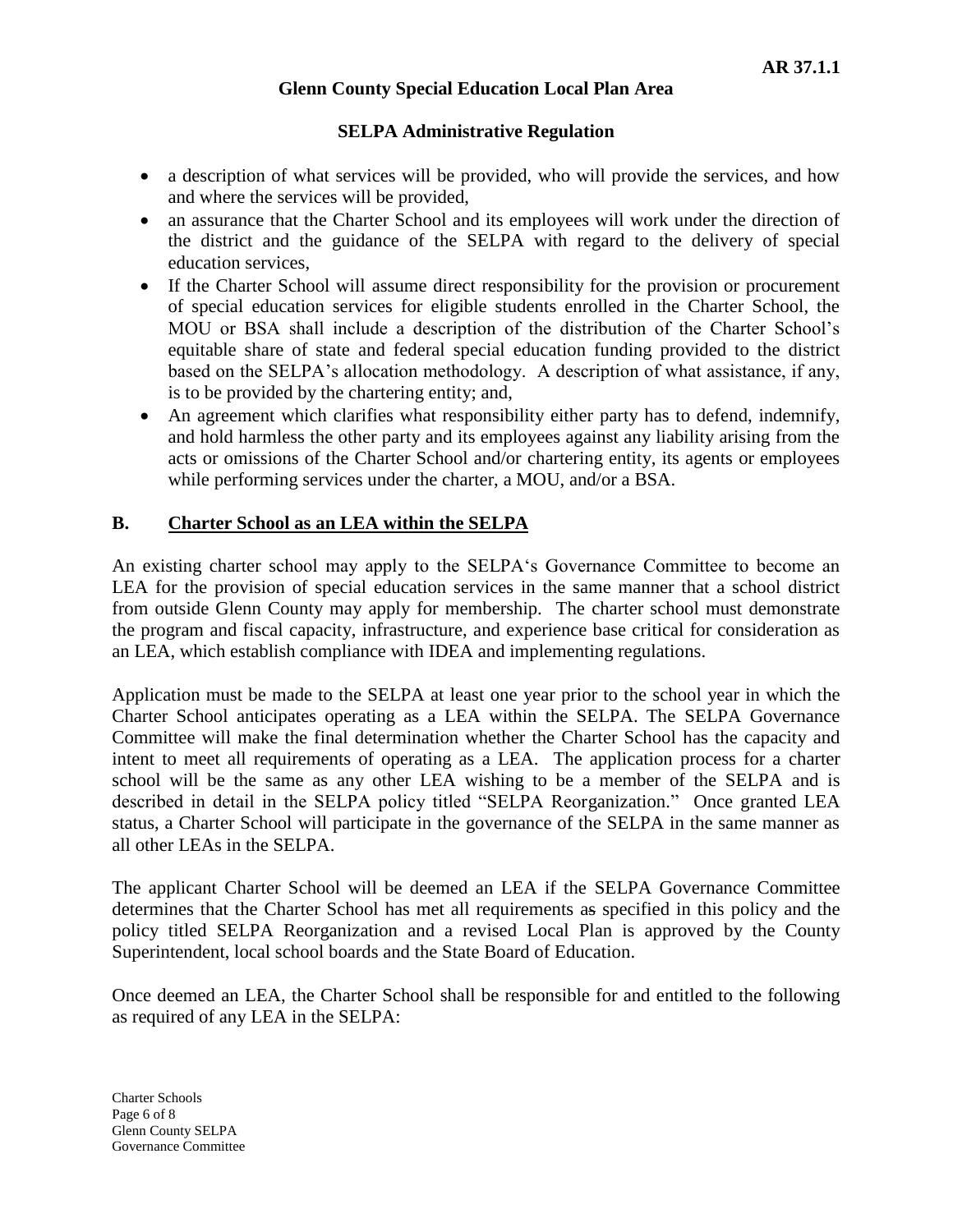## **SELPA Administrative Regulation**

- Participate in the governance of the SELPA in the same manner as other districts and LEAs within the SELPA;
- Participate in and receive regionalized services in the same manner as other districts and LEAs within the SELPA;
- Contribute to, participate in, and receive the benefits of reimbursement from all SELPA fiscal pools and participate in any chargebacks or billings for excess costs in the same manner as other SELPA members;
- Receive state and federal funding for special education in the same manner as other districts and LEAs within the SELPA;
- Be responsible for all costs incurred in the provision of special education services to eligible students enrolled in the charter school. These costs may include, but are not limited to, instruction, transportation, nonpublic school/agency placements, inter/intra-SELPA placements, due process proceedings, complaints and attorney fees;
- Document that all state and federal special education funds apportioned to the Charter School are used for the sole purpose of providing special education instruction and services to identified eligible students with disabilities. Such funds shall be used to supplement and not supplant other sources of federal, state and local funds apportioned to Charter Schools; and,

# **C. Charter School Affiliated with an LEA Outside of the Glenn County SELPA**

When a Charter School has no affiliation with an LEA within the Glenn County SELPA, neither the SELPA nor any school district within the SELPA has an obligation to reach agreement on the provision of special education services. If the Charter School is granted status by an entity outside of the Glenn County SELPA, the Charter School is responsible for working with its sponsoring entity and related SELPA in order to meet all special education obligations. The provision of programs and services by the Glenn County SELPA, or any of its members, shall, if any, be determined through written inter-SELPA agreements.

An existing Charter School, chartered by an entity outside of the Glenn County SELPA, may apply to the Glenn County SELPA's Governance Committee to become an LEA for the provision of special education services in the same manner that a charter school from within Glenn County may apply for membership. The Charter School shall follow the same procedures described herein and in the policy titled SELPA Reorganization in making such application.

# **D. Additional Provisions**

1. A district IEP team may place a student in a charter program only with agreement between responsible educational entities and parental consent. Under such circumstances, the placing district will be responsible for any excess costs in accordance with the Local Plan.

Charter Schools Page 7 of 8 Glenn County SELPA Governance Committee